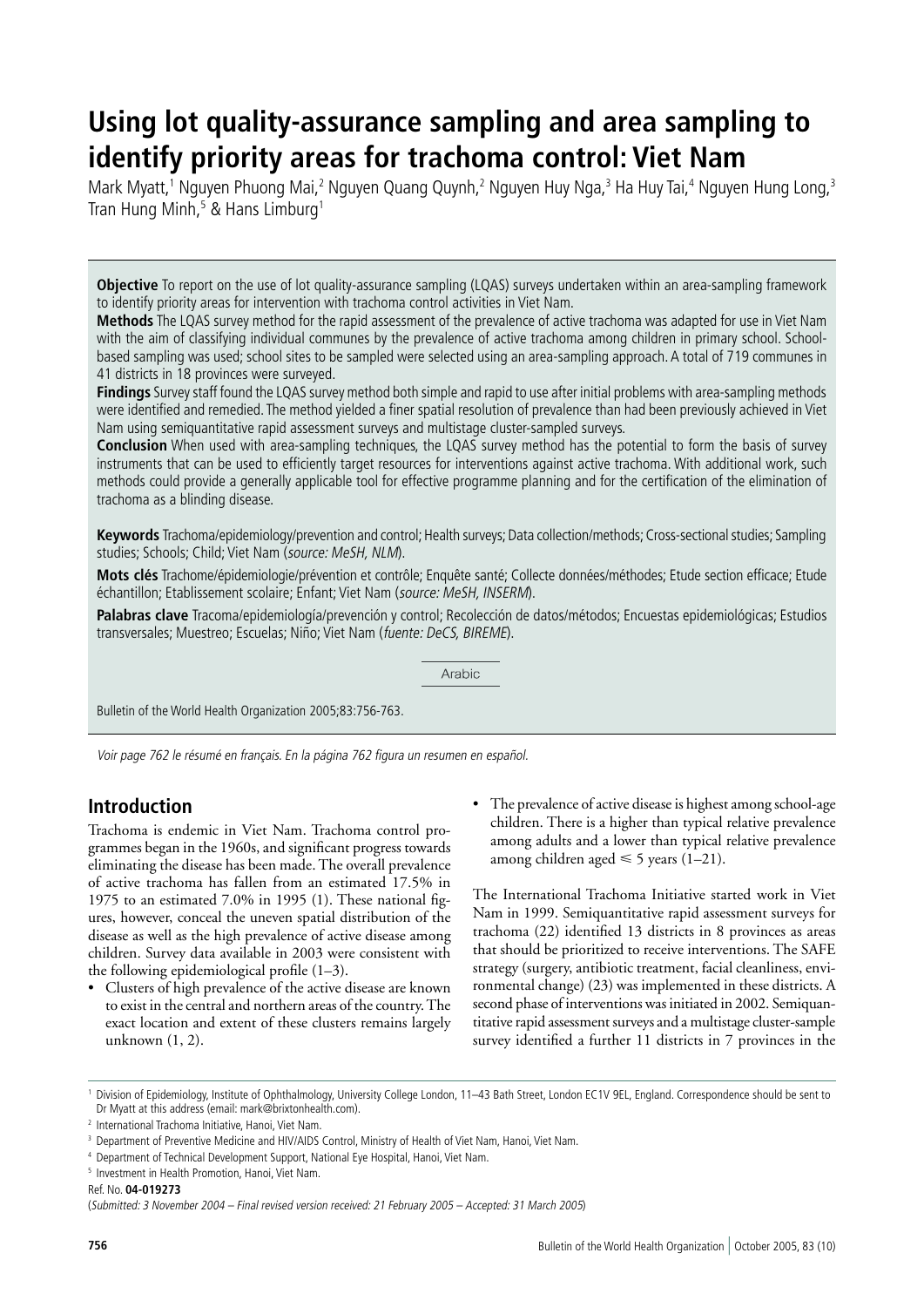northern highlands, central coastal plains and the Red River Delta as priority areas for intervention (2). Interventions using the SAFE strategy were implemented in these districts.

Concerns about the reliability of the semiquantitative rapid assessment surveys (24– 26) and the lack of spatial resolution available from surveys using multistage cluster sampling prompted the International Trachoma Initiative to select the lot quality-assurance sampling (LQAS) method to rapidly assess the prevalence of active trachoma in order to identify relatively compact priority areas for intervention (i.e., communes) for a third phase of activities planned for April 2004. This method is also known as the acceptance sampling trachoma rapid assessment (ASTRA) method (27).

Between October 2003 and November 2003, a total of 719 communes in 41 districts in 18 provinces were surveyed and classified by prevalence of trachoma using the LQAS method. These surveys represent the first-large scale use of the LQAS method to prioritize areas to receive interventions against active trachoma and the first use of the method to map the prevalence of active trachoma over wide areas. This article reports on the adaptations made to the method to suit local conditions and, as an illustration of the capabilities of the LQAS method when nested within an area-sampling framework (28–31), the results of surveys from one district.

## **Methods**

The surveys reported here used an adapted form of the LQAS method for classifying communities by the prevalence of active trachoma (27). The specific adaptations made to the method are described below.

- The intervention unit chosen was the commune rather than the village. (In Viet Nam a commune is a subdistrict containing a number of villages.)
- Sampling was school-based rather than community-based.
- Area sampling techniques were used to determine sampling locations within each commune (28–31).
- A complete sample was collected from each commune (i.e. sampling continued even after classification was possible using the selected LQAS sampling plan).
- Partial samples were taken from within-commune sampling locations. The size of these partial samples was proportional to the population at the sampling location.

#### **Intervention units**

The costs associated with the large number of sampling locations required to produce reasonably precise estimates of prevalence from multistage cluster-samples (i.e., 30 or more) meant that previous surveys of trachoma prevalence in Viet Nam had selected the district as the smallest unit of area for which prevalence could be feasibly estimated (1, 2). Progress towards eliminating trachoma as a blinding disease in Viet Nam appeared to be associated with increasing patchiness in the distribution of prevalence rather than with a generalized lowering of prevalence over wide areas. It was felt, therefore, that effective targeting of interventions required the use of a survey method capable of estimating or classifying prevalence with a finer spatial definition than had been achieved by previous surveys. In the surveys reported here, the commune was chosen as the intervention unit. This is the smallest political, administrative and health-service delivery unit in Viet Nam.

#### **Mark Myatt et al. Using lot quality-assurance and area sampling in Viet Nam**

#### **School-based sampling**

The surveys sampled children attending primary schools (i.e. children aged 6–11 years). In Viet Nam attendance at primary school is compulsory. The national net intake rate (i.e., new entrants to primary grade 1 who are of the official primary school entrance age as a percentage of the corresponding population) was reported to be 94.6% in 1999 and to be following an upward secular trend (32). Sampling this age group thus ensured that a high risk (or reservoir) group was surveyed. Multistage cluster-sample surveys undertaken by the Viet Nam National Institute of Ophthalmology and the International Trachoma Initiative reported that the highest prevalence of active disease occurred in this age group (18.84% and 18.23%, respectively) (1, 2). Sampling in schools also reduced sampling overheads and allowed a larger sample to be collected at less cost than would have been possible if community-based sampling had been used. Examination is also quicker and easier in this population than in younger children. Since one school typically serves many villages within a commune, sampling in schools allowed us to sample children from more villages in a commune than would have been feasible if community-based sampling had been used.

School-based sampling does have disadvantages. Sampling is limited to days when schools are in session. This prevented sampling from occurring during weekends and school holidays. Sampling would also have been prevented during school examination periods in December and May. More importantly, the use of school-based sampling may have introduced a selection bias. Primary school attendance is lower in the mountainous areas and the Mekong Delta than in other parts of the country (32). There is also a small gender disparity in the net intake rate in the most rural areas (93.54% for boys and 91.77% for girls) (32). Sampling was limited to children attending schools on the day of the survey. This could have introduced a selection bias if a "healthy worker effect" operated with respect to active trachoma – that is, if children with active trachoma were more likely to be away from school on the day of the survey than children without active trachoma. It is unlikely that a generally mild condition with hardly any symptoms, such as active trachoma (33), would have introduced any significant bias. Trachoma is, however, a hygiene-related disease (33), and non-attendance may have been due to another hygienerelated disease, such as diarrhoea. This may have introduced a small bias to the surveys reported here. A more important problem is that of excluding children who habitually do not attend school. These children may belong to the poorest and most marginalized social groups and may be at a high risk of infection. This may have introduced a significant bias to the surveys reported here. Community-based sampling was, however, not an alternative to school-based sampling because the majority of the high risk population are in school during the day. Community-based sampling would, therefore, have been restricted to populations with lower prevalence or to weekends, evenings and school holidays.

#### **School sampling and area sampling**

Each commune has one or more primary schools, and each primary school has one or more school sites distributed across the school's catchment area. (In Viet Nam a school is an administrative entity. A school administers one or more sites in which teaching and learning take place.) Sampling a single school site would have limited the spatial cover of the sample. Therefore,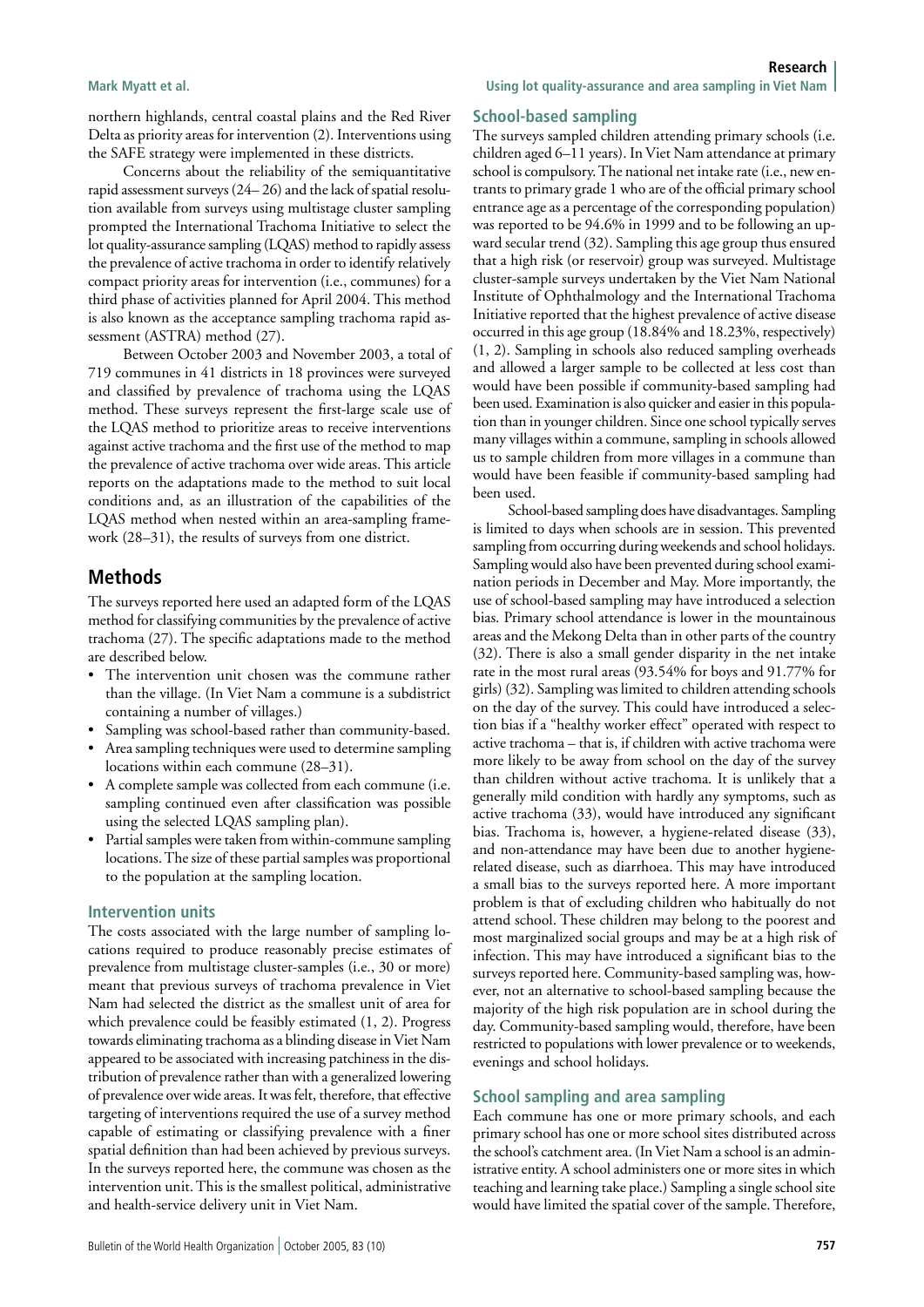#### Fig. 1. **Examples of segmentation techniques used to determine within-commune sampling locations for different shapes of commune.** School sites closest to the centre of each segment were sampled



*WHO 05.83*

a two-stage design was adopted. A number of school sites in each commune were selected (stage one), and a proportion of the overall sample was taken from each school site (stage two). The school sites to be sampled were selected using an areasampling approach. A bounding rectangle was drawn onto a map of the commune. This rectangle was then divided into four rectangles of equal area. The school site located closest to the centre of each rectangle that had more than half its area within the commune was sampled (Fig. 1a). If there were four or fewer school sites in the commune then the area-sampling approach was not used and all school sites in the commune were sampled. Once the school sites had been selected, a portion of the overall sample was taken from each school site. The size of the sample taken from each school site was weighted by the number of pupils registered at each school site so that larger school sites contributed more to the overall commune sample than did smaller school sites. Since a uniform sampling fraction was used, the overall commune sample was, therefore, a proportionate stratified sample (34).

# **Sampling children**

Children attending the selected school sites on the day of the survey were sampled systematically from the school attendance register. Systematic sampling was used in preference to a simple random sample for reasons of simplicity (34–36). Provided there was no underlying periodicity in the school registers or that any underlying periodicity did not coincide with the sampling interval, systematic sampling would have been equivalent to simple random sampling in returning an unbiased sample (36). Sampling at more than one location acted to reduce the likelihood of such a periodicity affecting the overall withincommune sample. The school-site samples were combined, and an appropriate LQAS classification rule was applied to the overall commune sample.

The LQAS method allows sampling to stop once it is possible to make a classification from the data collected (37).

This procedure was not used in the surveys reported here; a complete sample was collected for each survey. Collecting a complete sample allowed data to be collected simultaneously at different school sites by different teams. This allowed two commune surveys to be completed in a single day during school hours. Using early stopping would have required that the survey teams be in constant contact with each other by radio. The equipment required for radio communication was not immediately to hand, and the purchasing and licensing of appropriate equipment, as well as the training and licensing of operators, seemed likely to prove both costly and time consuming, so this option was not pursued.

Sampled children were examined, and their age, sex, and trachoma status recorded (TF/TI). (TF refers to follicular trachomatous inflammation and TI to intense trachomatous inflammation.) Examination and classification followed WHO's simplified trachoma grading scheme (38). All children in the sample with trachoma graded as TF or TI were treated with a single dose of azithromycin (39); the dose was calculated using the child's height as a proxy for weight (40). This procedure was repeated at each of the selected school sites.

# **The LQAS method**

LQAS data is collected and analysed using a sampling plan that specifies a maximum sample size (*n*) and a threshold number of cases (*d*) that are allowed in the sample before an intervention unit is classified as having a high prevalence of disease (37). Sampling plans are developed by specifying a classification system (i.e., the levels of prevalence that define high-prevalence and low-prevalence situations) and acceptable probabilities of classification error.

Using a sampling plan in the field is straightforward. Sampling stops when either the maximum sample size (*n*) is reached or the number of cases found in the sample exceeds a predefined threshold (*d*). If the maximum sample size is reached without the threshold number of cases allowed in the sample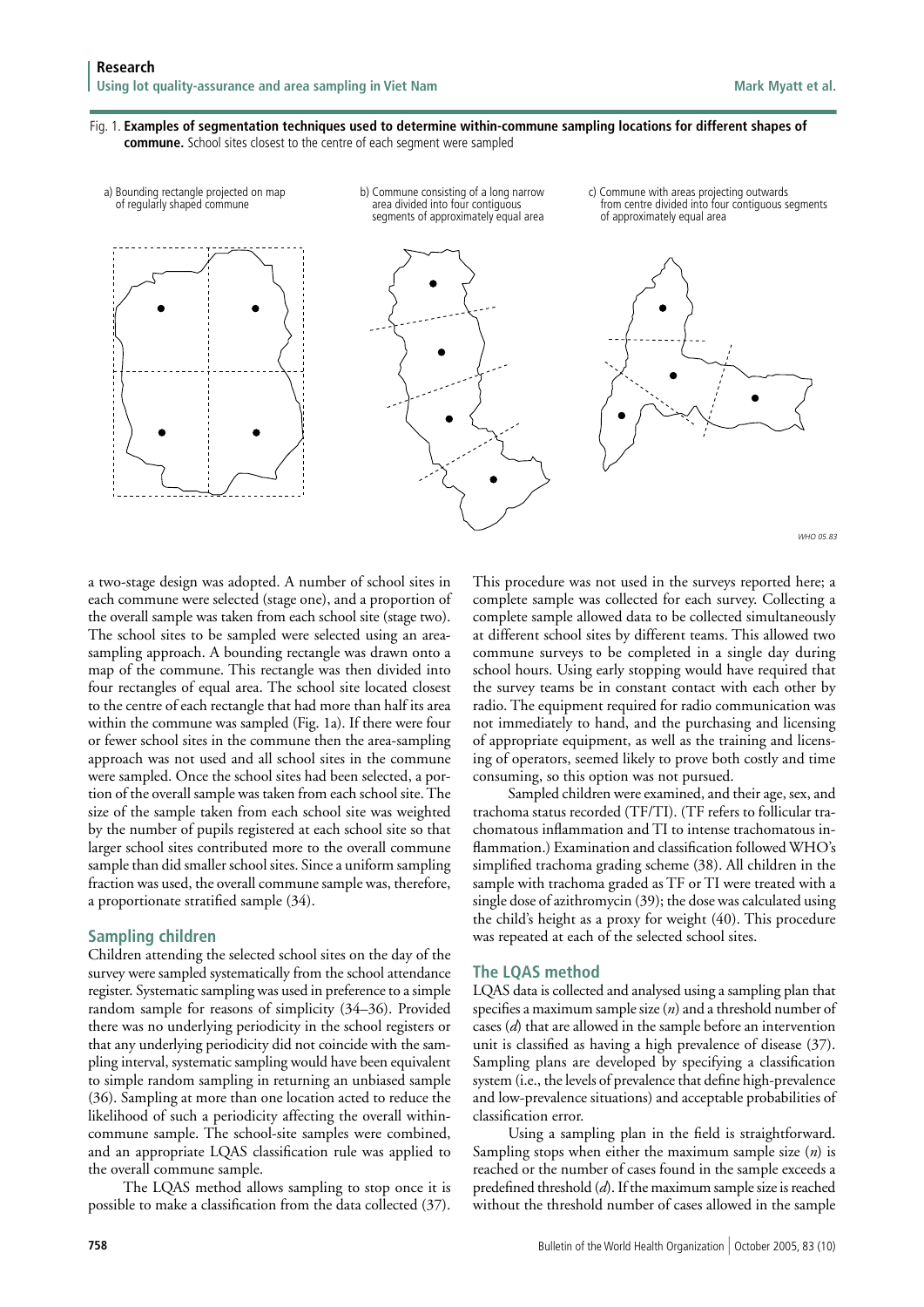being exceeded, the intervention unit is classified as having a low prevalence of disease. If the threshold number of cases allowed in the sample is exceeded, sampling stops and the intervention unit is classified as having a high prevalence of disease. In the surveys reported here, sampling stopped when the maximum sample size was met regardless of whether the threshold number of cases allowed in the sample was exceeded. This was done in order to allow the simultaneous sampling of selected school sites by separate survey teams.

After discussions between programme staff of the International Trachoma Initiative and personnel at the Ministry of Health's Department of Preventive Medicine and HIV/AIDS Control and the National Institute of Ophthalmology, the following classification system was adopted:

- communes with a prevalence  $\leq 5\%$  were classified as lowprevalence communes;
- communes with a prevalence  $\geq$  15% were classified as highprevalence communes.

Acceptable probabilities of error were agreed to be 5% for both α and β errors. A list of candidate sampling plans was produced using ASTRA sampling plan calculator software (41). The sampling plan *n* = 96 and *d* = 8 was considered suitable for classifying communes using the agreed prevalence thresholds and levels of error. The expected  $\alpha$  error for this sampling plan is 5.1%. The expected β error for this sampling plan is 3.9%. This sampling plan should, therefore, have correctly identified 94.9% of the low-prevalence communes surveyed (that is, it should have a specificity of 94.9%) and 96.1% of the high-prevalence communes surveyed (that is, it should have a sensitivity of 96.1%). Similar levels of error could have been achieved using slightly smaller sample sizes but *n* = 96 has the advantage of being easily divisible by 2, 3, 4, 6, 8, 12, 16, 24, 32 and 48, thereby easing the calculations required when dividing the overall commune sample between different sampling locations.

LQAS sampling plans classify communes as either high prevalence or low prevalence. Therefore, communes with prevalences between 5% and 15% would be classified as either high prevalence or low prevalence. The probability of a commune with a moderate prevalence being classified as high prevalence or low prevalence is proportional to the proximity of the prevalence in that commune to the classification thresholds. Communities with a moderate prevalence close to the high-prevalence classification threshold (i.e. communes with

prevalences > 10%) would tend to have been classified as high prevalence. Communes with a moderate prevalence close to the threshold of low prevalence (i.e. communes with prevalences < 10%) would tend to have been classified as low prevalence.

#### **Ethical approval**

Permission to undertake the work reported here was granted by Viet Nam's Ministry of Health. Technical oversight was provided by Viet Nam's National Eye Hospital and the Viet Nam National Institute of Ophthalmology.

## **Findings**

A total of 719 communes in 41 districts in 18 provinces were surveyed. Data were collected on 69 120 children. The ratio of males to females found in the overall sample was 1.0925:1 and was similar to that estimated from official statistics (1.0875:1) (32, 41), suggesting that the sample was representative of children attending schools in rural Viet Nam. Table 1 shows the age and gender-specific prevalence of active trachoma found in the overall sample of 69 120 children. Prevalence was considerably lower than would have been expected from previous prevalence surveys (1, 2) but it should be noted that 24 of the 41 districts surveyed had already received comprehensive SAFE interventions: 13 districts had received up to 4 years of interventions and 11 had received up to 18 months of interventions.

Survey staff found the modified LQAS method both simple and rapid to apply. The original area-sampling method proved difficult to apply in communes that were either long and thin or had one or more relatively narrow strips of land projecting from the central area of the commune, so the method was modified during the pilot phase. In cases such as those described above, the commune was divided into four contiguous non-overlapping segments of approximately equal area (Fig. 1). School sites closest to the centre of each segment were sampled.

Table 2 shows the results of surveys of the 27 communes comprising the Kim Son district in Ninh Binh province in coastal northern Viet Nam. The LQAS sampling plan *n* = 96, *d* = 8 identified a central area for intervention consisting of 6 of 27 communes in the district. (Communes identified for intervention are those classified as having a high prevalence, see Table 2 and Fig. 2). Previous surveys had identified the entire district for intervention. Interventions using the antibiotic treatment, facial cleanliness and environmental change components of the SAFE strategy were implemented in all of

| Age<br>(years) | <b>Boys</b>                        |                                |                        | Girls                              |                                |                        | <b>Total</b>                       |                                |                        |
|----------------|------------------------------------|--------------------------------|------------------------|------------------------------------|--------------------------------|------------------------|------------------------------------|--------------------------------|------------------------|
|                | Cases of<br>active<br>trachoma (n) | No. of<br>children<br>examined | Preva-<br>lence<br>(%) | Cases of<br>active<br>trachoma (n) | No. of<br>children<br>examined | Preva-<br>lence<br>(%) | Cases of<br>active<br>trachoma (n) | No. of<br>children<br>examined | Preva-<br>lence<br>(%) |
| $\leq 6$       | 189                                | 3837                           | 4.93                   | 225                                | 3 4 4 3                        | 6.53                   | 414                                | 7 2 8 0                        | 5.69                   |
|                | 291                                | 6 1 7 1                        | 4.72                   | 355                                | 5828                           | 6.09                   | 646                                | 11 9 9 9                       | 5.38                   |
| 8              | 352                                | 7 5 7 9                        | 4.64                   | 458                                | 6965                           | 6.58                   | 810                                | 14 544                         | 5.57                   |
| 9              | 420                                | 8 1 9 0                        | 5.13                   | 503                                | 7452                           | 6.75                   | 923                                | 15 6 24                        | 5.90                   |
| 10             | 501                                | 9454                           | 5.30                   | 680                                | 8 7 5 4                        | 7.77                   | 1 1 8 1                            | 18 208                         | 6.49                   |
| $\geq 11$      | 54                                 | 857                            | 6.30                   | 51                                 | 590                            | 8.64                   | 105                                | 1 4 4 7                        | 7.26                   |
| <b>Total</b>   | 1807                               | 36 088                         | 4.73                   | 2272                               | 33 0 32                        | 6.88                   | 4079                               | 69 120                         | 5.90                   |

Table 1. **Age and gender-specific prevalence of active trachoma among 69 120 children examined in 719 lot quality-assurance samples**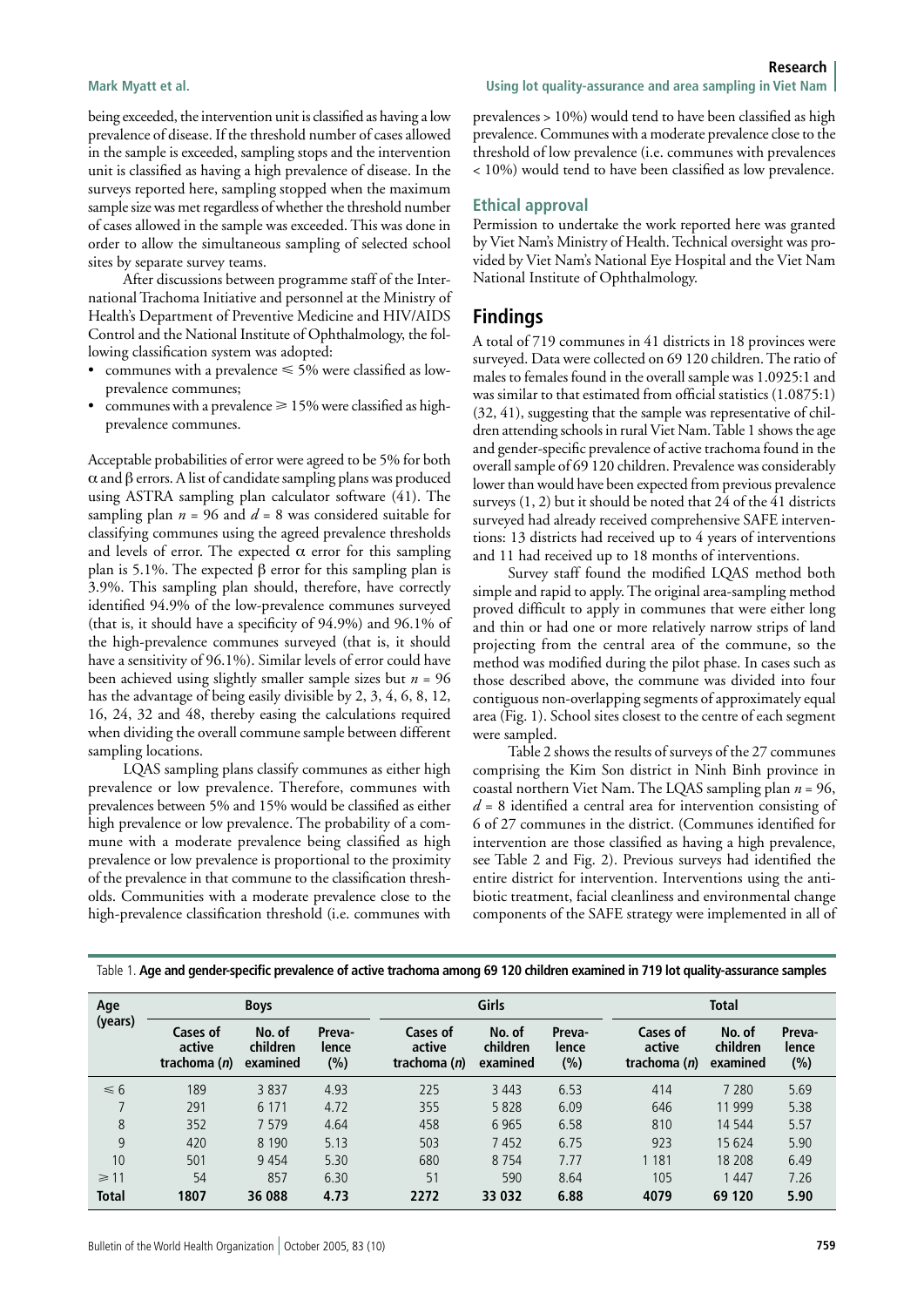| Table 2. Results of lot quality-assurance sample (LQAS) surveys for active trachoma in 27 communes comprising Kim Son district, |  |
|---------------------------------------------------------------------------------------------------------------------------------|--|
| Ninh Binh province in coastal northern Viet Nam                                                                                 |  |

| Commune               | Maximum sample size (n) | <b>Number of cases</b> | <b>Original LQAS classification<sup>a</sup></b> | Intervention priority <sup>b</sup> |
|-----------------------|-------------------------|------------------------|-------------------------------------------------|------------------------------------|
| Luo Phuong            | 96                      | 11                     |                                                 |                                    |
| Than Than             | 96                      | 11                     |                                                 |                                    |
| Van Hai               | 96                      | 11                     | High                                            |                                    |
| Dinh Hoa              | 96                      | 10                     |                                                 | High                               |
| Yen Loc               | 96                      | 9                      |                                                 |                                    |
| Kim My                | 96                      | 9                      |                                                 |                                    |
| An Hoa                | 96                      | 7                      |                                                 |                                    |
| Kim Tan               | 96                      |                        |                                                 |                                    |
| Quang Thien           | 96                      | 6                      |                                                 |                                    |
| Kim Chinh             | 96                      | 5                      | Low                                             | Moderate                           |
| Hung Tien             | 96                      | 5                      |                                                 |                                    |
| Hoi Ninh              | 96                      | 5                      |                                                 |                                    |
| Con Thoi              | 96                      | 5                      |                                                 |                                    |
| Kim Trung             | 96                      | 5                      |                                                 |                                    |
| Chat Binh             | 96                      | 4                      |                                                 |                                    |
| Dong Huang            | 96                      | 4                      |                                                 |                                    |
| Kim Dinh              | 96                      | 4                      |                                                 |                                    |
| Lai Thanh             | 96                      | 4                      |                                                 |                                    |
| Kim Hai               | 96                      | 4                      |                                                 |                                    |
| Thuong Kiem           | 96                      | 3                      |                                                 |                                    |
| Phat Diem Town        | 96                      | 3                      | Low                                             | Low                                |
| Nua Hoa               | 96                      | 3                      |                                                 |                                    |
| Xuan Thien            | 96                      | 3                      |                                                 |                                    |
| <b>Binh Minh Town</b> | 96                      | 3                      |                                                 |                                    |
| Kim Dong              | 96                      | 3                      |                                                 |                                    |
| Yen Mat               | 96                      | 2                      |                                                 |                                    |
| Chinh Tam             | 96                      | $\overline{2}$         |                                                 |                                    |

<sup>a</sup> Classified using the sampling plan  $n = 96$ ,  $d = 8$ . See text for additional information.

 $^{\rm b}$  Classified by applying the sampling plan  $n=96$ ,  $d=4$  to communes classified as having low prevalence by the sampling plan  $n=96$ ,  $d=8$ .

the communes identified by the sampling plan as having a high prevalence of active trachoma. The availability of resources allowed additional interventions to be implemented. Communes were prioritized by classifying prevalence into three categories based on the number of cases of active trachoma found in the samples. Highest priority was given to communes identified by the original sampling plan; lower priority was given to communes identified by applying the sampling plan *n* = 96,  $d = 4$  to communes classified as low prevalence by the original sampling plan (classified as having a moderate prevalence in Table 2 and Fig. 2). Communes classified as low prevalence by the second sampling plan received the lowest priority (classified as low prevalence in Table 2 and Fig. 2).

# **Discussion**

Nesting the LQAS method within an area-sampling framework ensured that there was finer spatial resolution than is available using conventional prevalence estimation techniques, such as multistage cluster sampling. Finer spatial resolution is likely to become increasingly important as national programmes move towards eliminating trachoma as a blinding disease. Increasing the spatial resolution of a sample improves the targeting of interventions and reduces the cost of interventions (i.e., compared with poorly targeted interventions). If progress towards

elimination is associated with an increasing patchiness in the distribution of prevalence rather than with a generalized lowering of prevalence over wide areas then finer spatial resolution will help ensure that foci of transmission are identified and eliminated. If such foci are allowed to remain there is a risk of a resurgence of prevalence after elimination has been declared using data from surveys with coarser spatial resolution.

The surveys presented in this report were tailored to the specific local conditions pertaining in Viet Nam and, as such, cannot form a template for a generally applicable method. In particular, the high net intake rate of primary schools (32), the small gender disparity in attendance at primary schools (32) and the atypical peak in trachoma prevalence among school-age children (1, 2) allowed the use of school-based sampling. These conditions are unlikely to apply in many trachoma-endemic settings. In such settings, community-based sampling of children of preschool age should be used (27, 42). Community-based sampling is likely to require more resources than school-based sampling. For example, the map–segment–sample approach to community-based sampling, which has been validated for use with LQAS surveys of the prevalence of active trachoma (27, 42), gives one team 1 day to sample a single community, whereas the school-based sampling approach reported here allowed two units of area to be sampled in 1 day.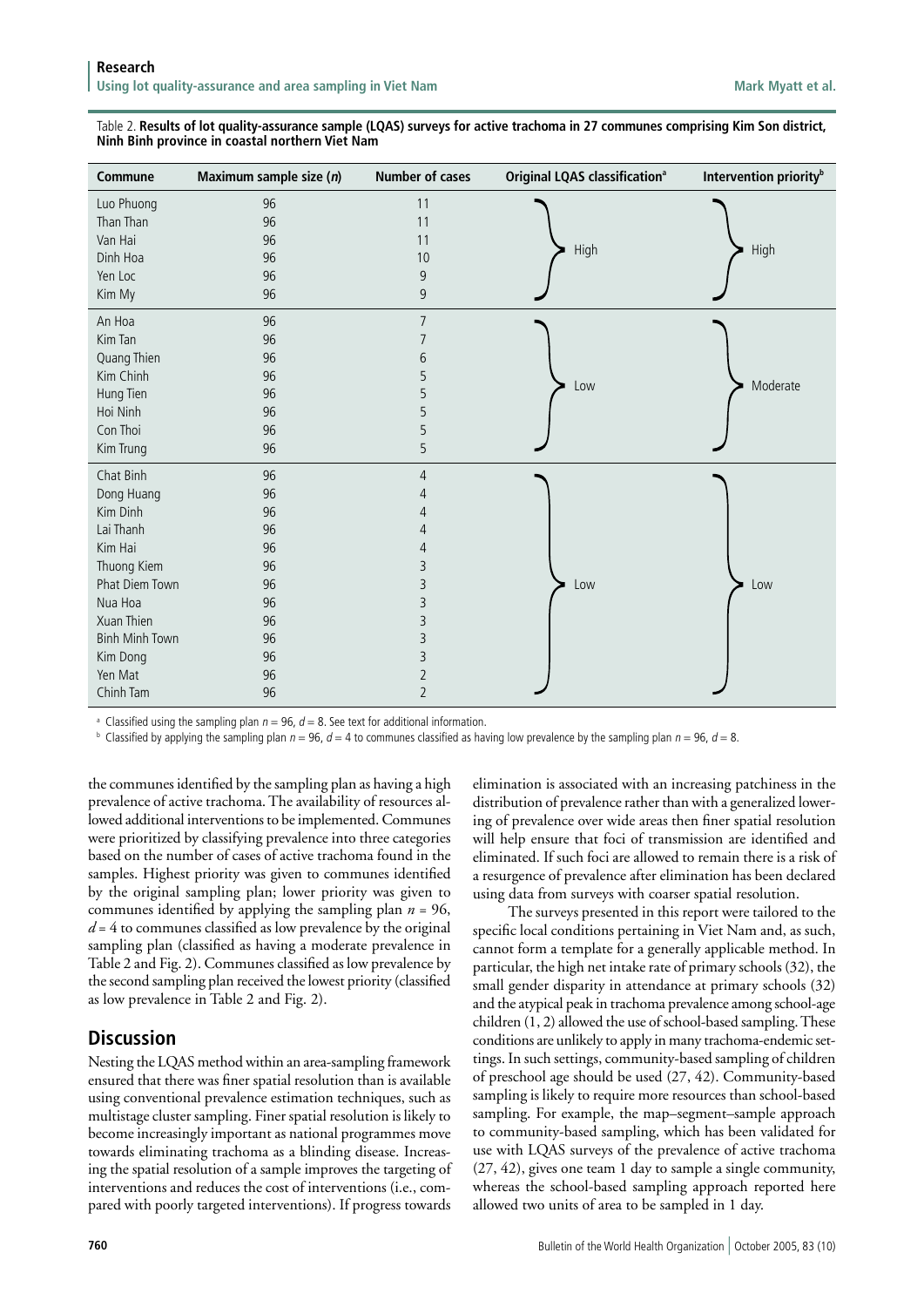School-based sampling may have introduced a systematic bias since the sample was restricted to children attending school on the day of the survey. The potential for bias introduced by excluding children who habitually attend school but were not there on the day of the survey (e.g., due to illness) may be removed by examining non-attenders in their own homes. This procedure will be adopted in future surveys. The potential for bias introduced by excluding children who habitually do not attend is more difficult to remove since a large proportion of these children may not be listed in school registers. Communitybased sampling is, however, likely to exclude many of the same children, particularly if they belong to nomadic groups or live in isolated rural hamlets. A census-and-sample approach would not completely address this problem because marginalized and nomadic populations may still be excluded. Additionally, using a census-and-sample approach would have created expectations among the survey population. This would have been a particular problem for the surveys reported here since their purpose was to identify areas that should be prioritized for intervention rather than to assess global needs (which would have been appropriate, for example, for estimating the trichiasis surgical load).

Area sampling proved simple to use in the field. This may not be the case if maps, which are required to define units for area sampling and identify sampling locations, are not available. This may be a problem in some trachoma-endemic areas particularly those, such as southern Sudan, where considerable displacement and resettlement of the population has taken place since the most recent maps were drawn. Area sampling is increasingly used to assess programme coverage during humanitarian emergencies and has been successfully applied in Ethiopia, Malawi and northern Sudan, suggesting that area sampling is feasible in many trachoma-endemic countries  $(43, 44)$ .

LQAS surveys that classify individual communities by prevalence (27) and are nested within a grid-based area-sampling framework (28–31) may form the basis of a generally applicable method. Sampling efficiency could be increased, and overall survey costs reduced, by using a multistage approach with gridbased area-sampling during the first survey round and adaptive sampling (45) in subsequent survey rounds. The arbitrarily fine spatial resolution that adaptive sampling provides may also enable the development of a survey method suitable for use as an instrument to certify that trachoma has been eliminated locally as a blinding disease.

# **Conclusions**

When used with area-sampling techniques, the LQAS survey method has the potential to form the basis of survey instruments that can be used to efficiently target resources for interventions against active trachoma. With additional work, such methods could provide a generally applicable tool for effective programme planning and for the certification of the elimination of trachoma as a blinding disease.  $\blacksquare$ 

Fig. 2. **Intervention priorities for 27 communes, Kim Son district, Ninh Binh province, Viet Nam**



#### **Acknowledgements**

We would like to thank the Viet Nam Ministry of Health, the Viet Nam National Eye Hospital, the Viet Nam National Institute of Ophthalmology, Thai Binh Medical College and the provincial, district and commune authorities in survey areas for their assistance in the design and implementation of surveys. We also wish to thank Dr Anthony Solomon and Dr Darwin Minassian for their invaluable advice and support.

**Funding:** The work reported in this article was funded by the International Trachoma Initiative and the Government of Viet Nam.

**Competing interests:** none declared.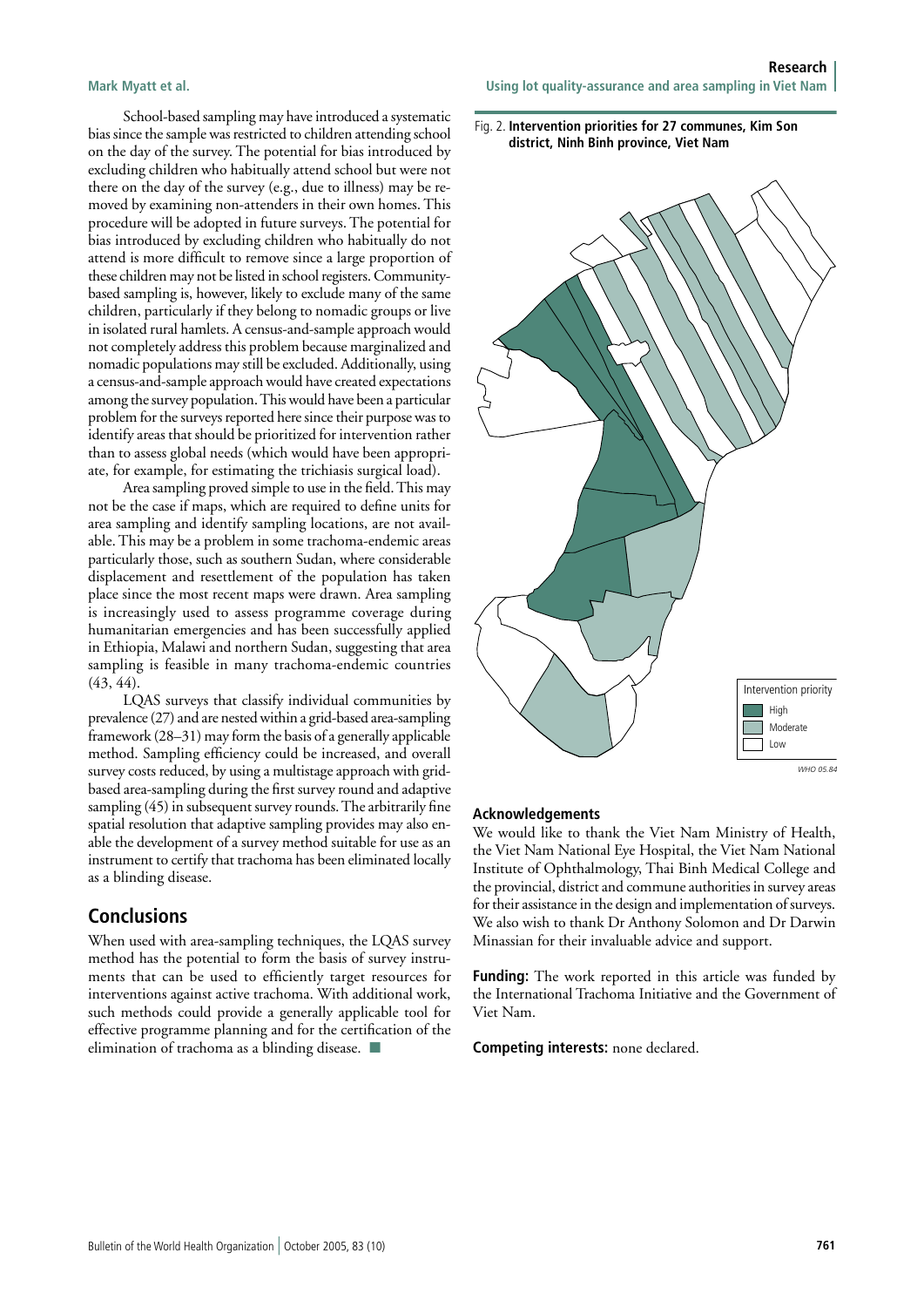### **Résumé**

# **Identification des zones prioritaires pour la lutte contre le trachome au Viet Nam par des méthodes de sondage aréolaire et d'échantillonnage par lots pour l'assurance de la qualité**

**Objectif** Rendre compte de l'utilisation d'enquêtes par échantillonnage par lots pour l'assurance de la qualité (LQAS) dans le cadre d'un sondage aréolaire pour identifier les zones d'intervention prioritaire dans la lutte contre le trachome au Viet Nam.

**Méthodes** La méthode d'enquête LQAS, destinée à l'évaluation rapide de la prévalence du trachome actif, a été adaptée pour être appliquée au Viet Nam à la classification des communes en fonction de la prévalence du trachome actif chez les élèves du primaire. On a procédé à un sondage dans le cadre des écoles. Une démarche de type sondage aréolaire a permis la sélection des sites scolaires devant faire l'objet d'un sondage. Au total, l'étude a porté sur 719 communes, réparties dans 41 districts et 18 provinces.

**Résultats** Le personnel chargé de l'enquête a trouvé la technique LQAS à la fois simple et rapide, une fois les problèmes initiaux rencontrés avec les méthodes de sondage aréolaire identifiés et réglés. Cette technique a fourni une résolution spatiale pour la prévalence plus fine que celle obtenue précédemment au Viet Nam à partir d'enquêtes par évaluation semiquantitative rapide et d'enquêtes par sondage en grappes à plusieurs degrés.

**Conclusion** Utilisée en association avec des techniques de sondage aréolaire, la méthode LQAS peut servir de base à des instruments d'enquête, applicables au ciblage efficace de la mise en oeuvre des ressources dont disposent les interventions contre le trachome actif. Moyennant quelques perfectionnements, cette méthode pourrait fournir un outil efficient de planification des programmes, applicable dans la majorité des cas et permettant de s'assurer de l'élimination du trachome en tant qu'affection céssitante.

#### **Resumen**

## **Muestreo por lotes para la garantía de la calidad y muestreo por áreas en la determinación de las áreas prioritarias para el control del tracoma en Viet Nam**

**Objetivo** Informar sobre el uso de los estudios de muestreo por lotes para la garantía de la calidad (LQAS) emprendidos en un marco de muestreo por áreas a fin de identificar las áreas prioritarias para las actividades de control del tracoma en Viet Nam.

**Métodos** La aplicación del método LQAS a la evaluación rápida de la prevalencia del tracoma activo se adaptó para Viet Nam con el objetivo de clasificar distintas comunas en función de la prevalencia de tracoma activo entre los escolares de primaria. Optando por un muestreo basado en las escuelas, los centros escolares se seleccionaron mediante un método de muestreo por áreas. Se estudiaron en total 719 comunas de 41 distritos de 18 provincias.

**Resultados** Una vez identificados y solucionados algunos problemas iniciales con los métodos de muestreo por áreas,

el personal que participó en la encuesta consideró el método empleado fácil y sencillo. Se consiguió con él una resolución espacial de la prevalencia más precisa que la lograda anteriormente en Viet Nam mediante técnicas semicuantitativas de evaluación rápida y estudios multietápicos con muestreo por conglomerados.

**Conclusión** Empleado junto con técnicas de muestreo por áreas, el método LQAS puede ser la base de instrumentos encuestales que permitirían focalizar eficientemente los recursos para las intervenciones dirigidas contra el tracoma activo. Con algo más de trabajo, esos métodos podrían materializarse en un instrumento de aplicación general para planificar eficazmente los programas y certificar la eliminación del tracoma como enfermedad causante de ceguera.

# Arabic